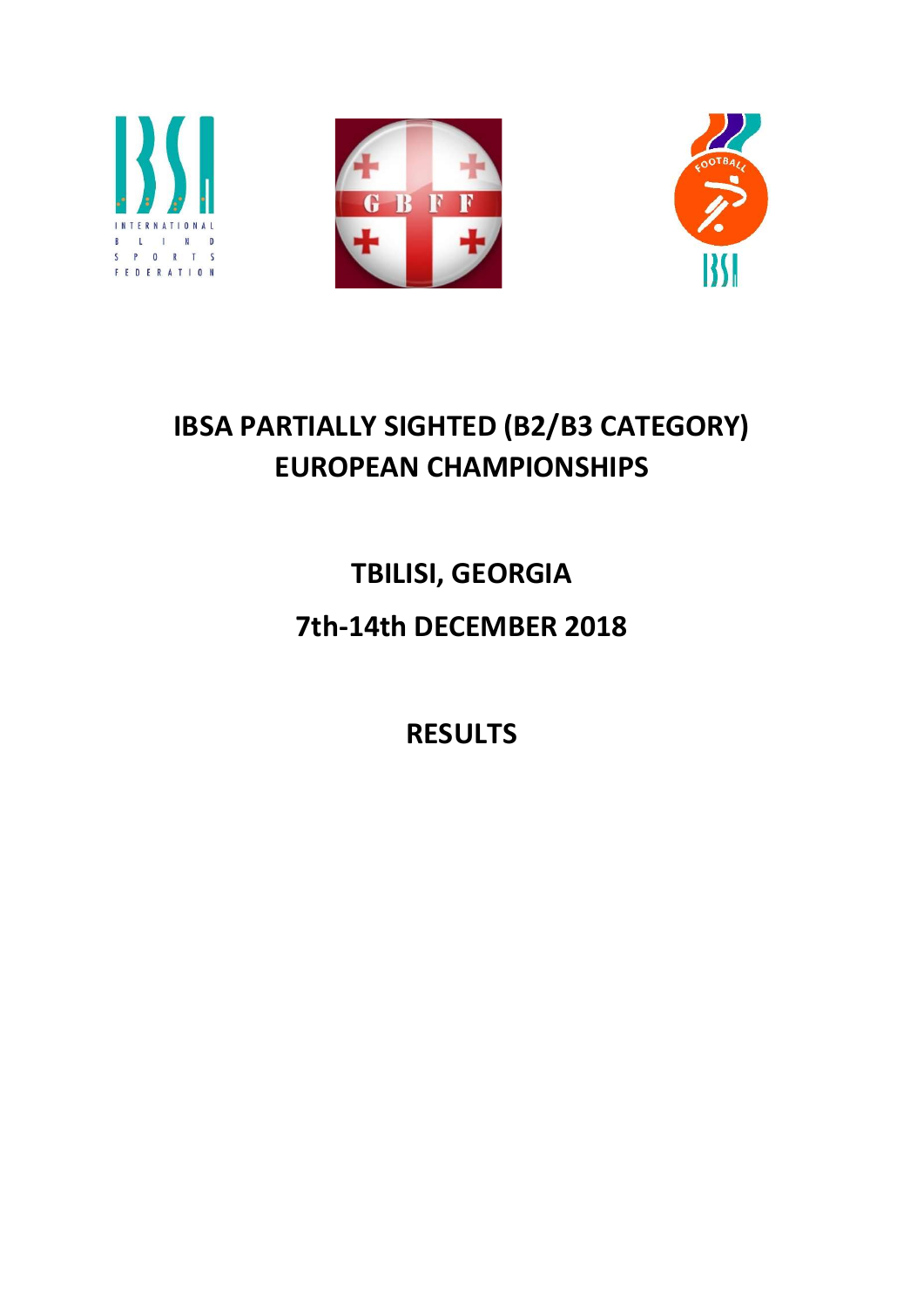#### Saturday December 8th

Italy 19 (Deramo 2, Del Canto 2, Marini 2, Cazzanti 4, Bekrou 4, Comito 1, Ferrarelli 3, Hammoud 1) Georgia 0

Ukraine 9 (Havrylenko 1, Hetmanov 1, Fil 1, Tremba 1, Smvets 2, Badlo 1, Zavolovyi 2) Turkey 3 (Yilmar 1, Iakten 1, Sarimsi 1)

#### Sunday December 9th

Italy 0 England 4 (Gibbons 1, McHugh 1, Lamb 1, McDougall 1)

Ukraine 2 (Tremba 1, Zavolovyi 1) Russia 0

#### Monday December 10th

England 28 (McHugh 11, Jones 1, Lione 4, Vernaeuf 5, Gibbons 2, McDonald 3, Cahill 2) Georgia 0

Turkey 1 (Sarimsi) Russia 6 (Abramov 5, Telayatnikov 1)

Group A

|                | Played | Won | <b>Drawn</b> | Lost | GF | <b>GA</b> | GD    | <b>Points</b> |
|----------------|--------|-----|--------------|------|----|-----------|-------|---------------|
| <b>England</b> |        |     |              |      | 32 |           | $+32$ |               |
| Italy          |        |     |              |      | 19 |           | +15   |               |
| Georgia        |        |     |              |      |    |           | $-47$ |               |

Group B

|                | Played | Won | <b>Drawn</b> | Lost | GF | GA | GD  | <b>Points</b> |
|----------------|--------|-----|--------------|------|----|----|-----|---------------|
| <b>Ukraine</b> |        |     |              |      |    |    |     |               |
| <b>Russia</b>  |        |     |              |      |    |    | +3  |               |
| Turkey         |        |     |              |      |    |    | -10 |               |

#### Tuesday December 11th - rest day

#### Wednesday December 12th

Semi-final 1